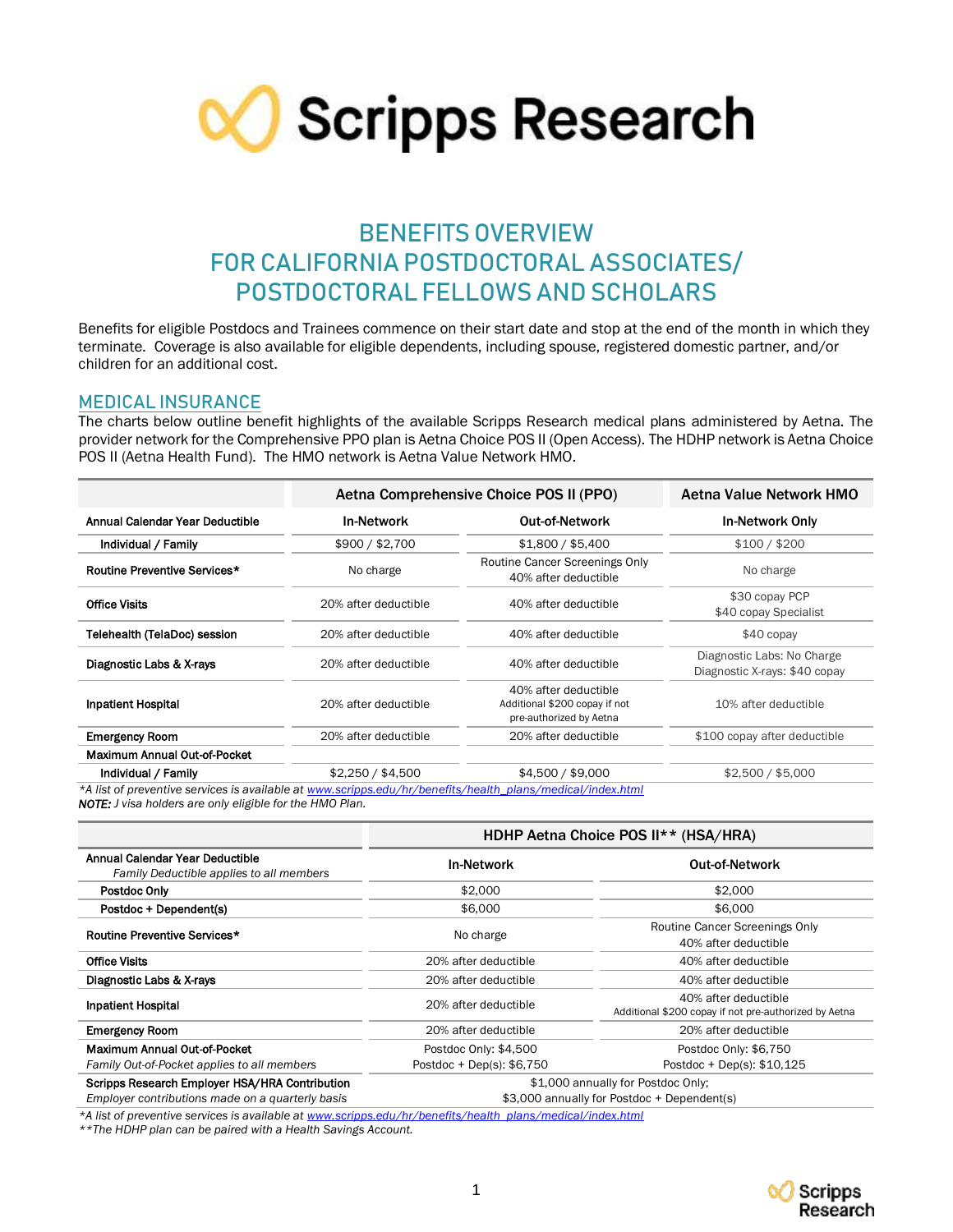

## **DENTAL INSURANCE**

The chart below outlines benefit highlights of the available Scripps Research Dental PPO plan administered by Delta Dental. The Dental PPO plan is designed to give you the freedom to receive dental care from any licensed dentist of your choice. You will receive the highest level of benefit for the plan if you select an in-network PPO dentist versus a Non-Network provider who has not agreed to provide services at the negotiated rate. Additionally, no claim forms are required when using network providers.

|                                                                                               | <b>Delta Dental PPO</b>                                   |                                     |                            |  |
|-----------------------------------------------------------------------------------------------|-----------------------------------------------------------|-------------------------------------|----------------------------|--|
|                                                                                               | <b>Delta Dental PPO</b><br>Provider                       | Delta Premier Provider              | <b>All Other Providers</b> |  |
| <b>Calendar Year Deductible</b>                                                               |                                                           |                                     |                            |  |
| Individual                                                                                    |                                                           |                                     |                            |  |
| Family                                                                                        |                                                           | -\$50 / person*-------------------- |                            |  |
| Annual Benefit Maximum                                                                        | -\$2,000 / Individual / Calendar Year-------------        |                                     |                            |  |
| Diagnostic & Preventive Services<br>Exams & Cleanings<br>(2 per calendar year)                | 100%<br>Deductible waived                                 | 80%                                 | 80%                        |  |
| <b>Basic Services</b><br>Oral surgery, extractions, fillings,<br>endodontics and periodontics | 90%                                                       | 80%                                 | 80%                        |  |
| <b>Major Services</b><br>Crowns, jackets, cast restorations,<br>implants                      | 60%                                                       | 50%                                 | 50%                        |  |
| Orthodontia Services*                                                                         | 50%                                                       | 50%                                 | 50%                        |  |
| Lifetime Orthodontia Benefit Maximum                                                          | ---------------\$1,500 / Person / Lifetime--------------- |                                     |                            |  |

*\*Deductible does not apply to Orthodontia services*

*NOTE: Delta Premier Dentist and All Other Provider network charges are based off of Usual, Reasonable & Customary (UCR) rates.* 

## **202**2 **MEDICAL AND DENTAL POSTDOC COST (MONTHLY)**

| Coverage Level                                  | <b>Medical Plan</b><br><b>Comprehensive PPO</b> | Medical Plan<br>HMO | <b>Medical Plan</b><br><b>HDHP</b> | Dental Plan<br><b>DPPO</b> |
|-------------------------------------------------|-------------------------------------------------|---------------------|------------------------------------|----------------------------|
| Postdoc Only                                    | \$107.50                                        | \$75                | \$0                                | \$0                        |
| Postdoc + Spouse or Domestic Partner (DP)       | \$425                                           | \$280               | \$0                                | \$20                       |
| Postdoc + Child(ren)                            | \$355                                           | \$220               | \$0                                | \$15                       |
| Postdoc + Family or Postdoc + $DP$ + Child(ren) | \$568                                           | \$410               | \$30                               | \$35                       |

## **ADDITIONAL BENEFITS**

## HEALTH PLANS

## Prescription Drug Plan

OptumRx administers the Comprehensive Choice POS II and HDHP prescription benefit. The Comprehensive Choice POS II Plan has a \$100 (individual)/\$200 (family) Annual Deductible applied to Brand Name drugs before the copay applies. There is also a separate Out-of-Pocket Maximum of \$2,000 (individual) / \$4,000 (family) for prescription drugs under the plan. Under the HDHP, prescriptions (other than preventive medications) are subject to the medical plan deductible before the copays apply. Both plans provide a 30-day retail supply for Generic drugs at a \$10 copay, Brand formulary drugs at a \$35 copay, and Brand non-formulary drugs at a \$60 copay. Mail order is available with a 90-day supply charged at twice the retail 30-day supply copay. The Value Network HMO plan prescription benefit is administered by Aetna and has a \$100 (individual)/\$200 (family) Annual Deductible applied to Brand formulary and nonformulary drugs. The copays are the same as listed above for retail and mail order supply.

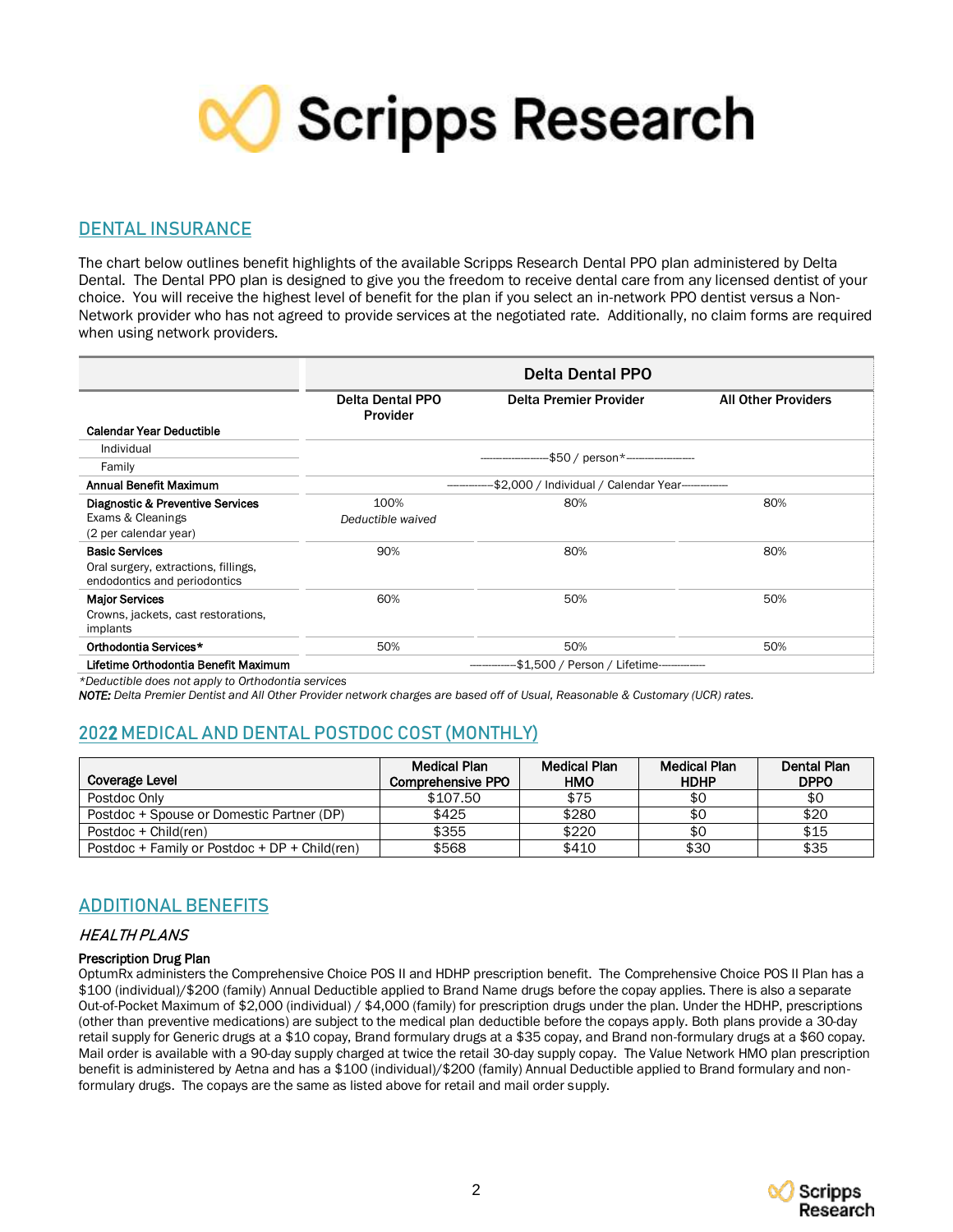

## HEALTH PLANS (continued)

#### Vision Plan

Postdocs and dependents covered by any of the medical plans are automatically enrolled in the vision plan, administered through Medical Eye Services (MES). By choosing a participating MESVision PPO provider, you may receive an annual vision exam for a copayment of \$10, one pair of standard lenses every 12 months, frames costing up to \$150 every 24 months or contacts (in lieu of lenses & frames) costing up to \$150 every 12 months. Benefits are reduced when a non-participating provider is used.

#### Counseling and Psychological Services

An onsite counseling or referral program is available to health insurance-eligible Postdocs and their spouses, domestic partners, and family members who require assistance in dealing with personal or family problems.

#### Mental Health Program

Mental Health and substance abuse benefits are available when you enroll in the Comprehensive Choice POS II, HDHP and HMO plans. The provider network and administrator is Aetna for postdocs and dependents enrolled under the Comprehensive Choice POS II, the HDHP and the Value Network HMO plans.

#### HDHP Alight Health Pro Services

Aetna HDHP participants automatically have access to a personal concierge (Health Pro) through the patient advocacy firm Alight at no cost. Services include explanation of your Scripps Research HDHP benefits, comparing service costs and obtaining cost estimates.

#### Health Savings Account (HSA)/Health Reimbursement Arrangement (HRA)

An HSA is a tax-favored savings account available to participants enrolled in the HDHP. Funds contributed to the account can be used to pay for current and future IRS-qualified health care expenses. Scripps Research will contribute \$1,000 annually toward healthcare expenses for Postdoc only coverage, and \$3,000 annually for Postdoc + Dependents. An HSA account will be opened for each participant through Aetna PayFlex. Enrolling through PayFlex allows for pre-tax contributions to be made through payroll deductions. Unused funds roll over year-to-year. Certain restrictions apply such as contribution limits, enrollment in other health coverage, Medicare eligibility, being age 65 or older, etc. For those not eligible for an HSA account, Scripps Research will open an HRA account with PayFlex. HRA funds roll over year-to-year, however are forfeited upon plan ineligibility or Postdoc termination. Please contact Human Resources, Benefits Administration for further information.

#### Telehealth Services

With TelaDoc, available through Scripps Research's Aetna medical plans, enrolled Postdocs and eligible dependents can access medical care through a board certified physician conveniently via internet connection or by phone. Treatable illnesses include allergies, asthma, colds, flu, diarrhea, constipation, bronchitis, cough, pink eye, strep throat, urinary tract infections, rash, sunburn, sprains and sports injuries. Under the PPO plan, the cost of a medical TelaDoc session is the same as your copay/coinsurance for a Primary Care Physician (PCP) visit; under the HMO plan, the cost of a medical TelaDoc session is the same as your copay/coinsurance for a Specialist visit. The cost of a behavioral health TelaDoc session plan is the same as your copay or coinsurance for a Specialist Physician visit under both the PPO and HMO plan.

## FLEXIBLE SPENDING ACCOUNTS

### Dependent Care Spending Account\*

Postdocs may set aside up to \$5,000 pre-tax, annually, to use for qualified dependent care expenses for qualified dependents up to the age of 13 or qualifying adult dependents incapable of self-care.

### **RETIREMENT PLANS**

### Tax Sheltered Annuity Plan 403(b)\*

A voluntary retirement savings program that allows Postdoctoral Associates to make pre-tax/post-tax contributions to various investment funds. Additionally, Employee Retirement plan participants who contribute to the Tax Sheltered Annuity (TSA) plan will receive a match of up to 50% on the first 6% of their TSA contributions into their TSA account. Employer matching contributions will begin on the first day of the pay period following one year of eligible service and vests after three years of eligible service.

#### Employee Retirement Plan\*

Scripps Research contributes an amount equal to 5% of a Postdoctoral Associate's salary to the Employee Retirement Plan. Postdocs must be in an eligible classification. Contributions will begin on the first day of the pay period following one year of eligible service and are made to Fidelity Investments. Postdoctoral Associates may direct the contribution to a wide array of funds. The Postdoctoral Associates is fully vested after three years of eligible service.

*\*These benefits are available to Postdoctoral Associates only. Postdoctoral Fellows are not eligible due to the nature of individual funding paid by stipend.*

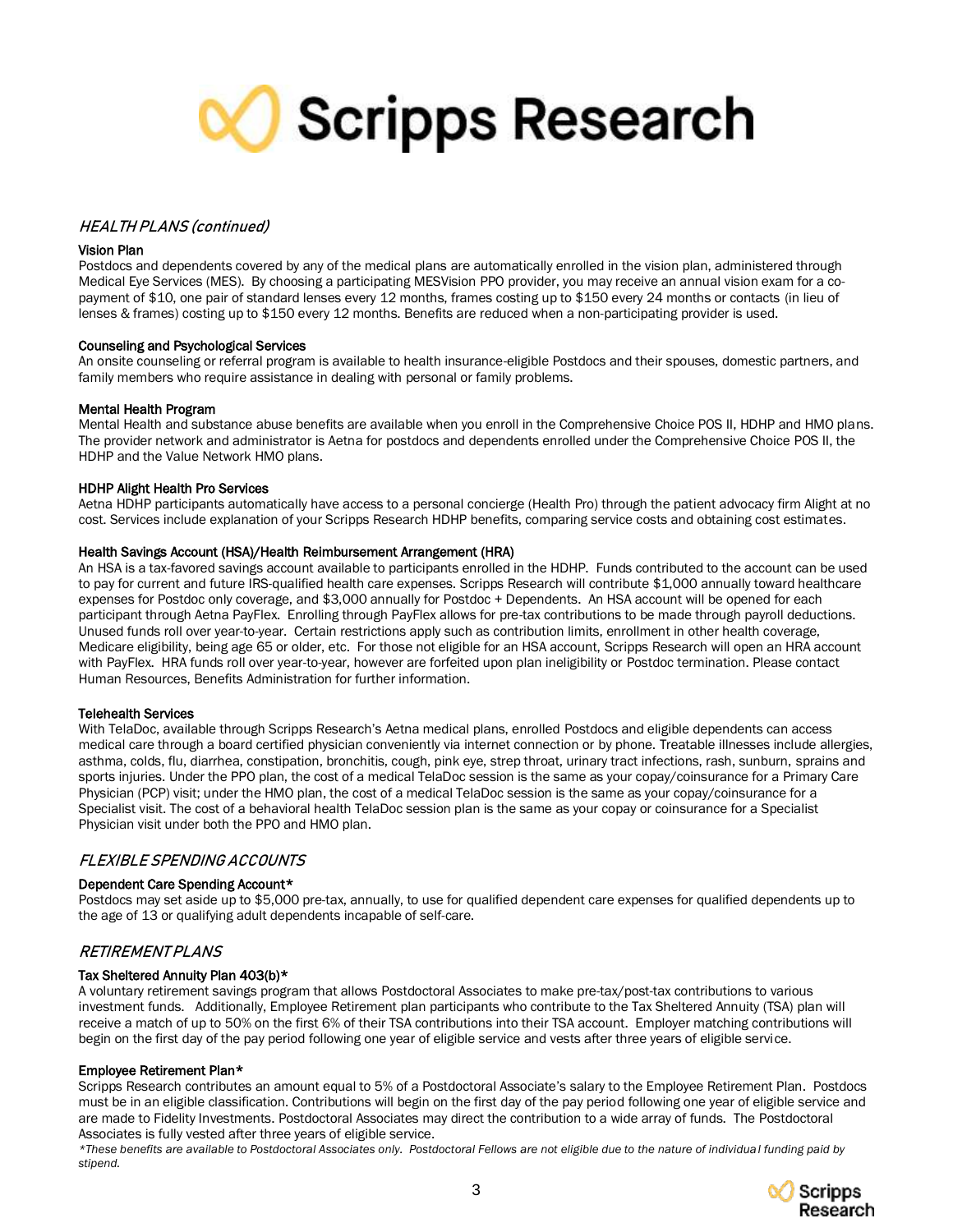

## LIFE INSURANCE

#### Basic Term Life and Accidental Death & Dismemberment (AD&D) Insurance

A flat \$50,000 of Life and AD&D coverage is provided by Scripps Research to eligible Postdoctoral Associates/Fellows at no cost.

#### Business Travel Accident Insurance

The business travel insurance program provides \$25,000 coverage for accidental death or dismemberment while traveling on official business for Scripps Research. Travel to and from work is not covered.

#### Voluntary Life Insurance

Benefit-eligible Postdocs may purchase voluntary life insurance coverage from a minimum of \$10,000 up to a maximum of \$500,000 for self and/or spouse/domestic partner. Eligible dependent children may be covered to a maximum of \$10,000 each. Enrollment is held during the annual Open Enrollment period.

#### Voluntary Accidental Death and Dismemberment (AD&D) Insurance

Benefit-eligible Postdocs under age 70 may purchase voluntary AD&D insurance in \$50,000 increments up to \$500,000. Voluntary AD&D coverage is also available for your spouse/domestic partner and children in lesser amounts. Enrollment is held during the annual Open Enrollment period.

#### Voluntary Critical Illness, Hospital, and Accident Insurance

Benefit-eligible Postdocs and Scholars may purchase Voluntary Critical Illness, Hospital Indemnity, and/or Accident Insurance coverage through MetLife to help relieve unexpected healthcare costs.

#### Short-Term Disability (STD) Prudential

Eligible Postdoctoral Associates/Fellow have STD coverage through Prudential (if not eligible for State Disability) that provides up to 60% of salary. The maximum weekly benefit is \$1,216 for up to 12 weeks. There is a 7-day disability period before benefits are payable.

#### Long-Term Disability (LTD)

Eligible Postdoctoral Associates/Fellow have LTD coverage through Prudential that provides up to 60% of salary, and allows up to 70% if integrated with other sources of income. The maximum monthly benefit is \$20,000. There is a 90-day disability period before benefits are payable.

#### OTHER BENEFITS

#### Direct Deposit

Postdocs may have their paychecks deposited directly to a banking institution of their choice.

#### Discount Tickets and Coupons

Available to many local attractions such as Sea World, Universal Studios, movie tickets, etc. through Entertainment Benefits Group at [www.ticketsatwork.com.](http://www.ticketsatwork.com/)

#### Fitness Benefit

See Human Resources regarding access to the onsite facility or for a current listing of participating discounted gym facilities.

#### Life Event Resources

Life Events is a confidential, personal consultation service for information and referrals to solve life's everyday challenges. Administered by Aetna, this program can help save time and reduce stress by helping to locate childcare, eldercare, legal service, educational resources and more.

#### Career and Postdoctoral Services

The Postdoctoral Services Office provides services and programs to all Scripps Research Postdocs to prepare them for a range of professional endeavors and to support their research training during their temporary appointments.